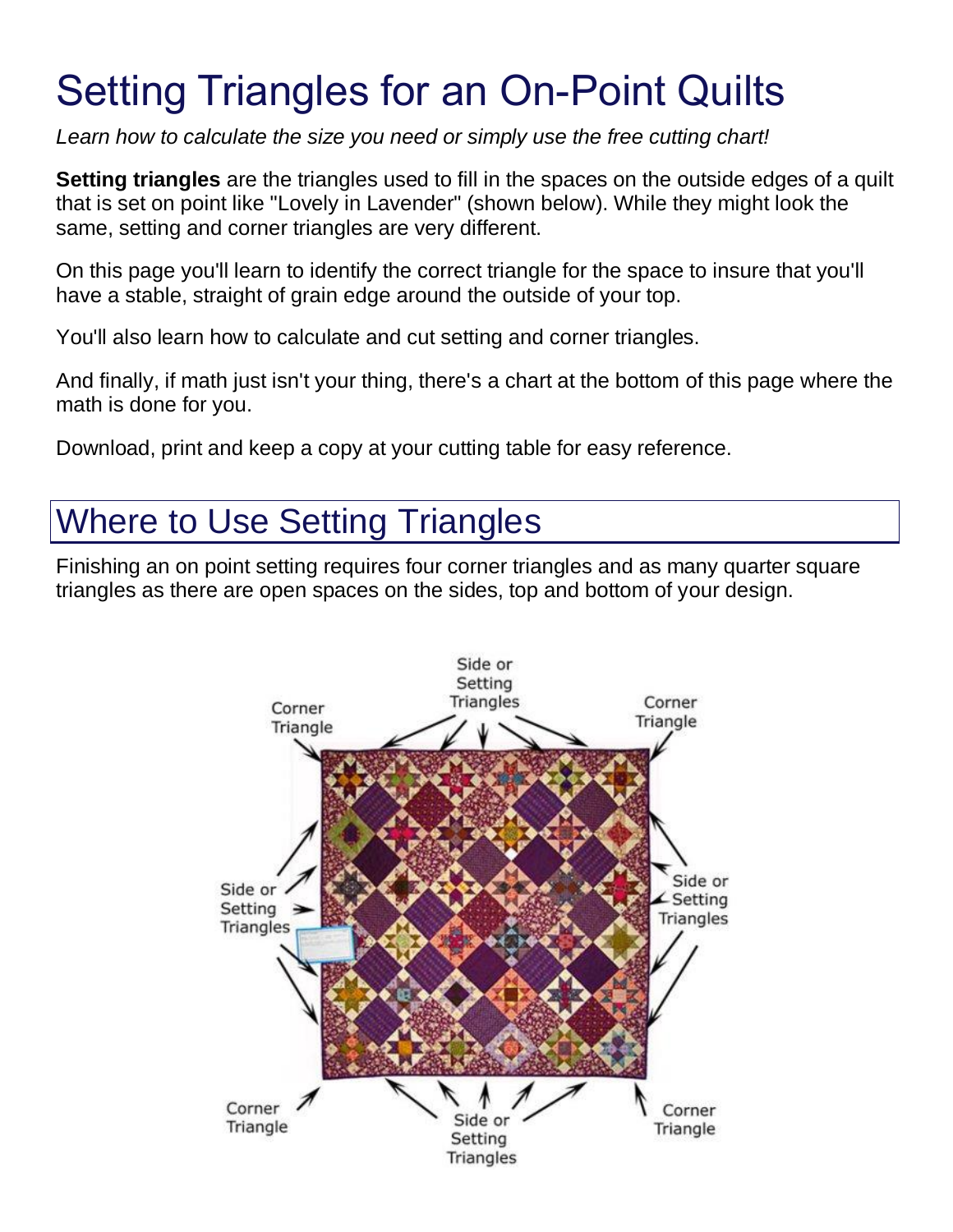## Do the Math Yourself

The math is straight forward, but for the calculations below, use a calculator.

It's easier, of course!

At the end, remember to round up to the nearest 1/8" because you'll do all the cutting with your rotary cutter and ruler.

# Rotary Cut Corner Triangles



**The straight of grain is shown with black arrows.**

These are actually half square triangles so that the straight grain is on what will be the two outside edges. This helps stabilize the outside edges of your patchwork.

Use this formula to determine size of squares you'll need...

- Finished block size **divided by** 1.414
- Add 7/8" for seam allowances
- Round up to the nearest 1/8" (because you'll use a rotary ruler).

Cut two squares equal to this last measurement. Then subcut once on one of the diagonals.

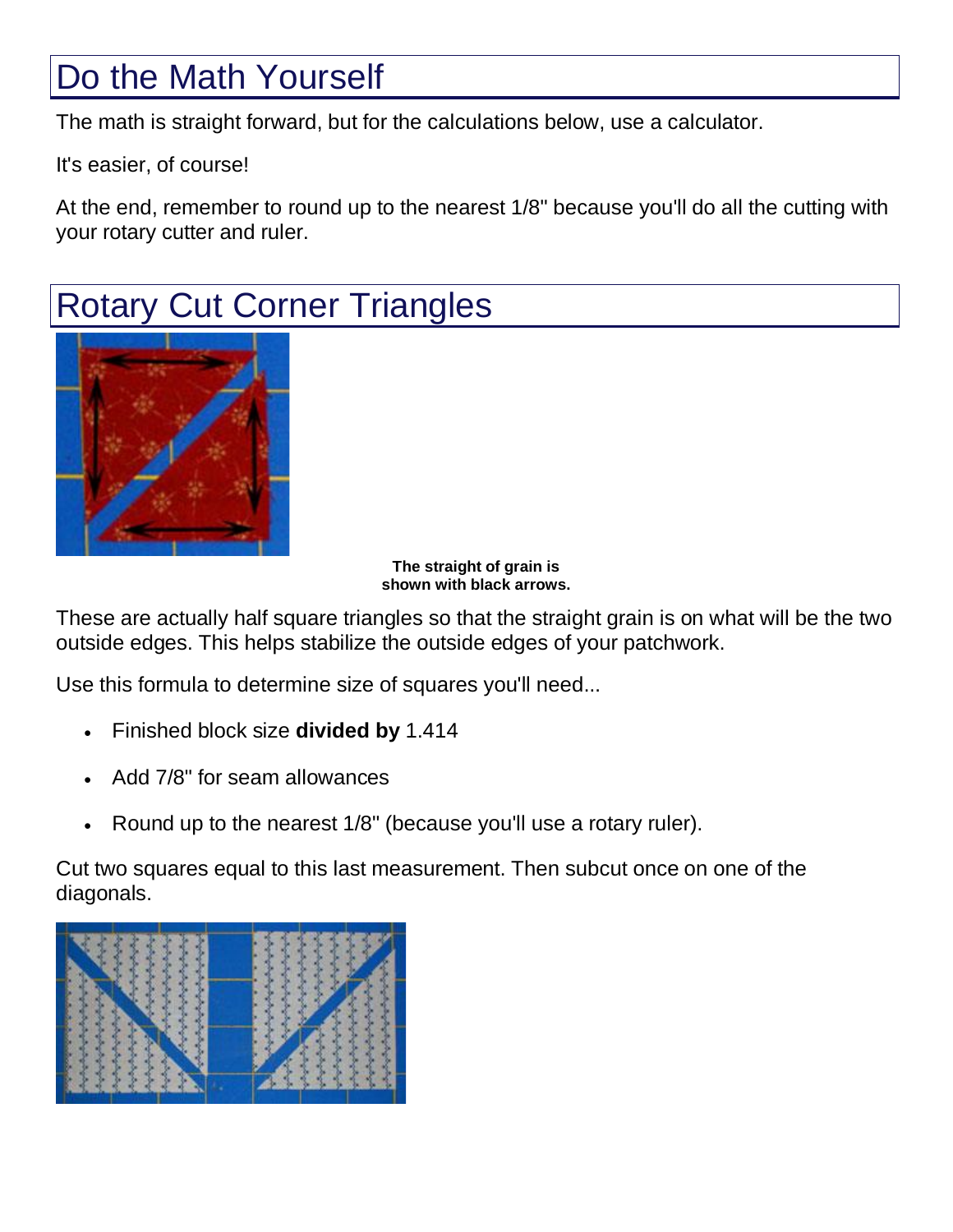If you have a directional print, you may need to cut one square from upper left to lower right and the other from lower left to upper right...



...so that the fabric design runs in the same direction for all four corners.



Patterns frequently use this symbol (pictured left) to denote cutting half square triangles or corner triangles.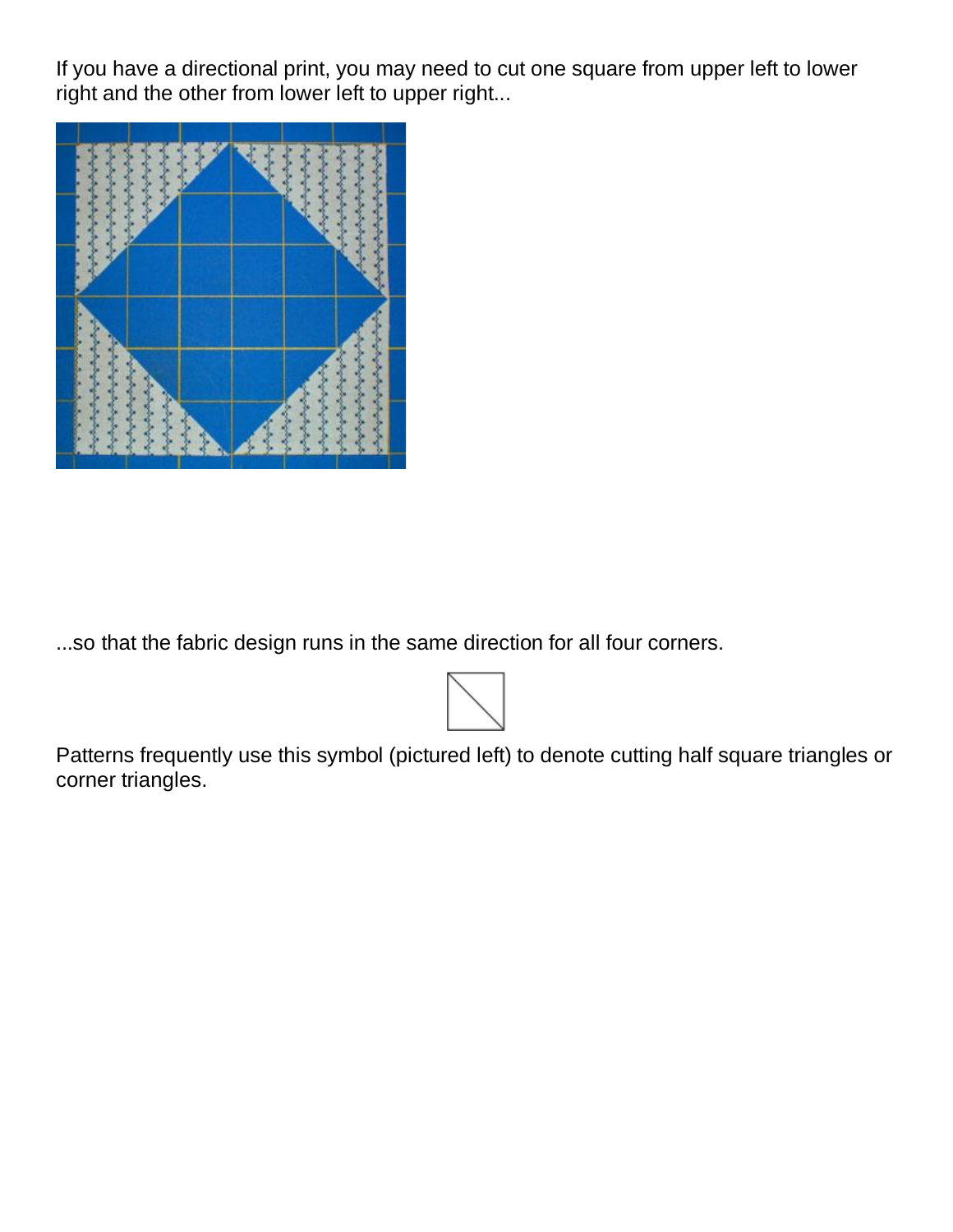## Rotary Cut Side, Top and Bottom Setting Triangles



**The straight of grain is shown with black arrows.**

These triangle have a single straight grain edge and two, equal bias edges.

The bias edges are sewn to your blocks so that the stronger, more stable straight grain is on the outside edge of your finished quilt. (Remember, straight grain edges have less stretch to them than bias edges.)

Use this formula to determine the size of squares you'll need...

- Finished block size **times** 1.414
- Add 1-1/4" to this result for seam allowance
- Round up to the nearest 1/8" (because you'll use a rotary ruler)

Each square gives you two side setting triangles **AND** one for both the top and bottom. You'll need as many squares as there are spaces on the longest side of your quilt. Then cut each square in half twice, once on each diagonal.



Patterns will frequently use this symbol (pictured left) to denote cutting setting or quarter square triangles.

# The Math is Done for You!

Sometimes when you just want to finish your quilt, the last thing you want to do is a bunch of math. We've created this handy table with the math already done for several common block sizes.